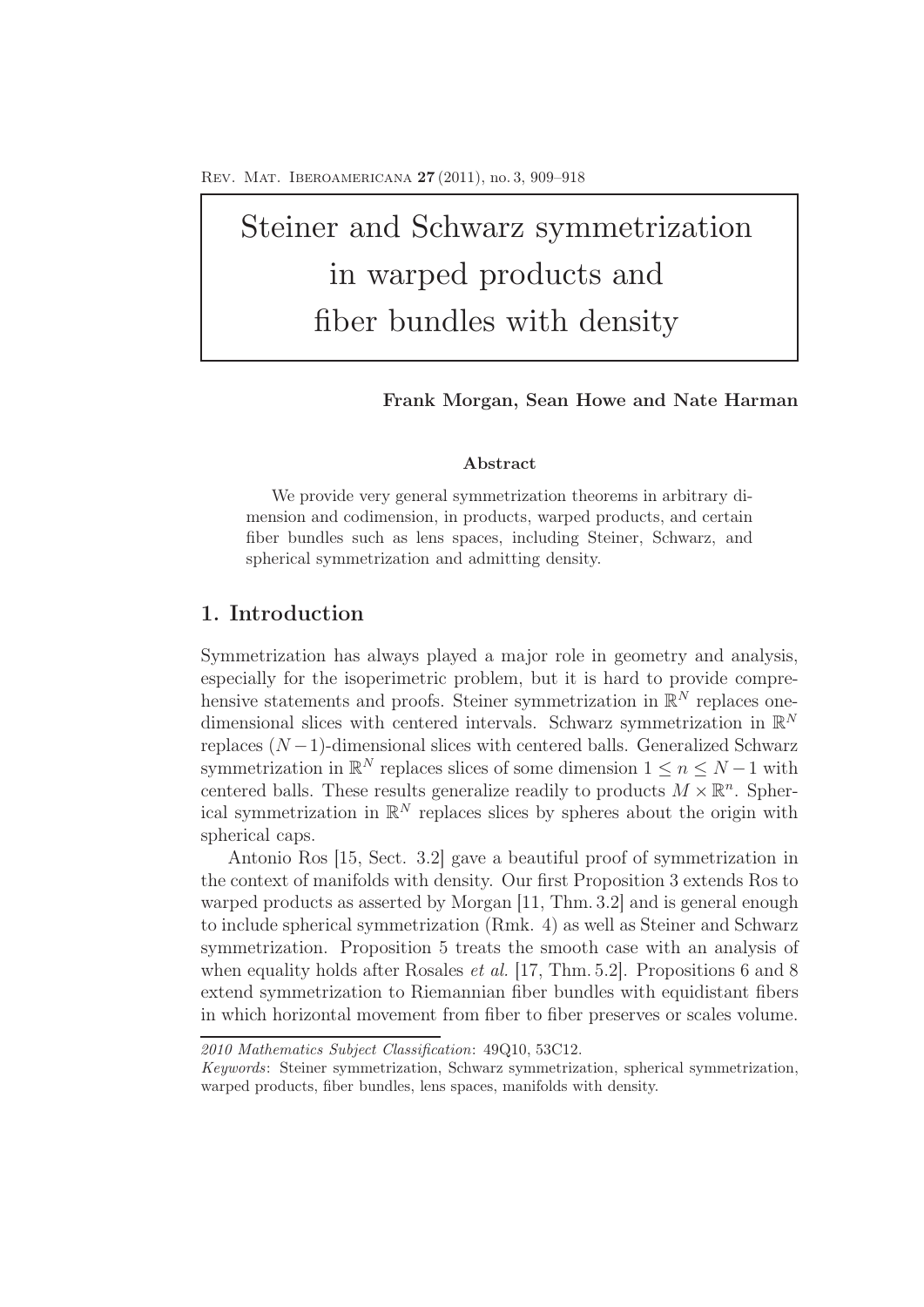#### 910 F. Morgan, S. Howe and N. Harman

Some simple examples are lens spaces (fibered by circles, Rmk. 7) as envisioned by Ros [16, 15, Thm. 2.11], similar Hopf circle fibrations of  $\mathbb{S}^{2n+1}$ over  $\mathbb{CP}^n$ , the Hopf fibration of  $\mathbb{S}^7$  by great  $\mathbb{S}^3$ s and of  $\mathbb{S}^{15}$  by great  $\mathbb{S}^7$ s. We were not, however, able to complete the proof by symmetrization envisioned by Vincent Bayle (private communication) to prove the still open conjecture that in  $\mathbb{R}^N$  with a smooth, radial, log-convex density, balls about the origin are isoperimetric [17, Conj. 3.12], because horizontal movement from fiber to fiber does not preserve or scale volume.

Standard references on symmetrization are provided by Burago and Zalgaller [2, Sect. 9.2] and Chavel [3, Sect. 6]. Gromov [7, Sect. 9.4] after [8, 5.A] provides some sweeping remarks and generalizations, including most of our results.

Acknowledgments. This work began with the Williams College, National Science Foundation SMALL undergraduate research Geometry Group at the University of Granada, Spain, summer 2009. We would like to thank Vincent Bayle, Antonio Cañete, Alexander Díaz, Rafael López, Manuel Ritoré, Antonio Ros, César Rosales, and David Thompson for help and inspiration.

## 2. Symmetrization

A convenient general definition of perimeter in a metric space with density is provided by Minkowski content or perimeter:

Definition 1. The *Minkowski perimeter* of a region R is the lower right derivative

$$
\liminf_{\Delta r \to 0^+} \frac{\Delta V}{\Delta r}
$$

for r enlargements. In a Riemannian manifold with continuous metric and density, the right limit  $dV/dr$  exists and agrees with the usual definition of perimeter as long as the boundary of R is rectifiable (see [6, Thm.  $3.2.39$ ]). We will use the following routine lemma  $(f$  in the source is the negative of our  $f$ ).

Lemma 2. (cf. [12, Lemma 2.4]) *Let* f*,* h *be real-valued continuous functions on* [a, b]*. Suppose that the upper right derivative of* f *and the right derivative of h satisfy*

$$
\limsup_{\Delta x \to 0^+} \frac{f(x + \Delta x) - f(x)}{\Delta x} \le \lim_{\Delta x \to 0^+} \frac{h(x + \Delta x) - h(x)}{\Delta x}.
$$

*Then*  $f(b) - f(a) \leq h(b) - h(a)$ *.*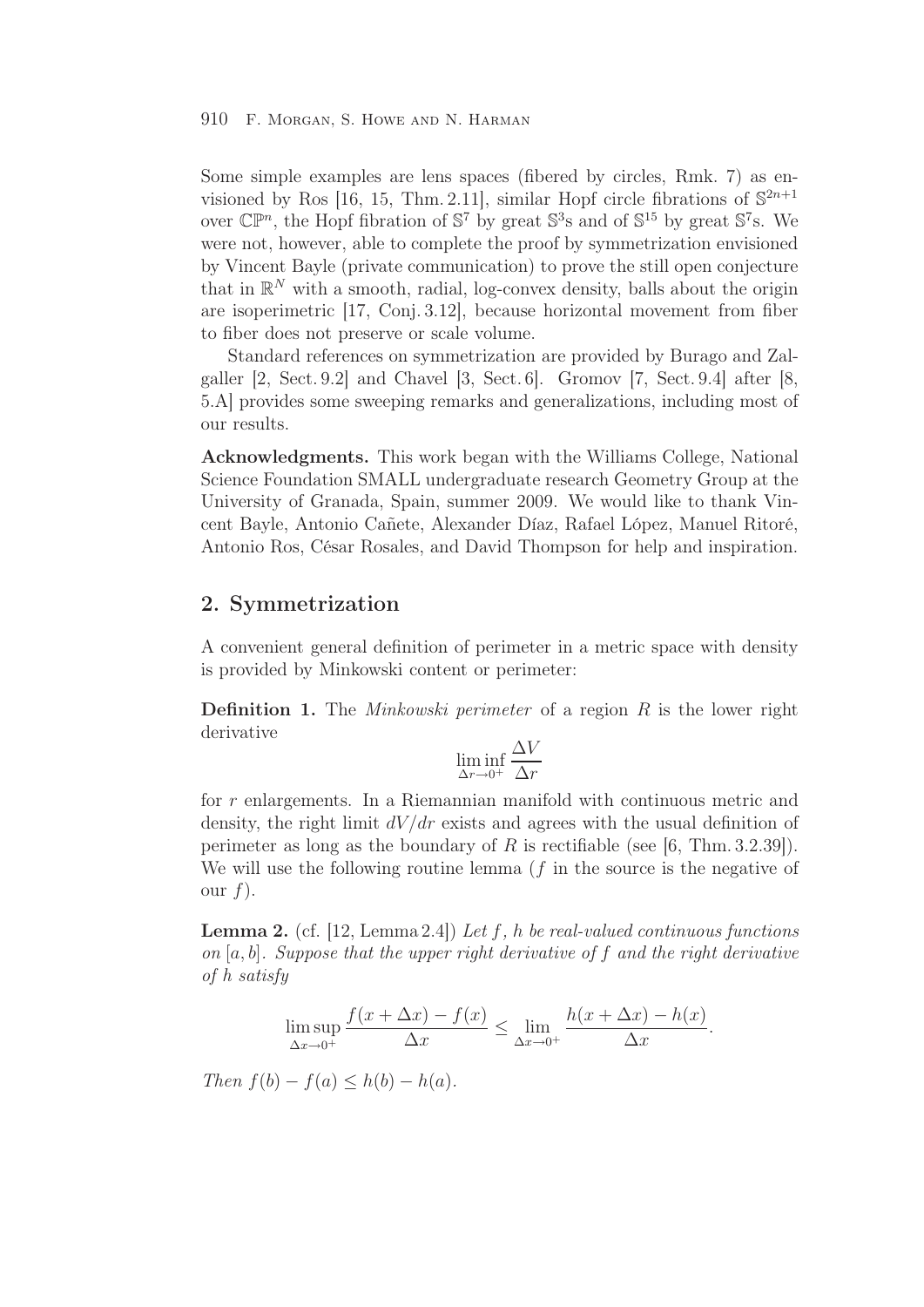Proposition 3. (Symmetrization for warped products). *Let* B,F *be smooth, complete Riemannian manifolds. Consider a warped product*  $B \times_{a} F$ *with continuous metric*  $ds^2 = db^2 + q(b)^2 dt^2$  *and continuous product density*  $\Phi(b) \cdot \Psi(t)$ . Suppose that for some  $p \in F$ , geodesic balls about p are isoperi*metric. Let* R *be a region of finite (weighted) perimeter. Then the Schwarz*  $symmetrization \text{ sym}(R)$ , obtained by replacing the slice in each fiber by a ball *about* p *of the same (weighted) volume, has the same volume and no greater perimeter than* R*.*

**Remark.** Although typically F is  $\mathbb{R}^n$  or  $\mathbb{S}^n$ , there are many other possibilities such as the paraboloid  $\{z = x^2 + y^2\}$  [1, Thms. 5, 8], [13, Thm. 3.1(A)]. Also balls about the origin may be replaced by half-planes  $\{x_n \leq c\}$  (for  $\mathbb{R}^{n-1}\times\mathbb{R}^+$  as well as  $\mathbb{R}^n$ ) when these have finite weighted volume. If F is a space of revolution about  $p$ , for all balls about  $p$  to be isoperimetric or even stationary (constant generalized mean curvature [10, § 18.3]), the density  $\Psi$  must be rotationally symmetric; for half-planes,  $\Psi$  must be a function of  $x_1, x_2, \ldots, x_{n-1}$  times a function of  $x_n$ .

Proof. The preservation of volume is just Fubini's theorem for warped products.

For small r, denote r-enlargements in  $B \times_q F$  by a superscript r and r-enlargements in fibers by a subscript r. Consider a slice  ${b_0} \times C = R(b_0)$ of R and a ball about the origin  ${b_0} \times D$  in the same fiber of the same weighted volume. For general b, consider slices  $({b_0} \times C)^r(b)$  of enlargements  $({b_0} \times C)^r$  of  ${b_0} \times C$  and similarly slices  $({b_0} \times D)^r$  (b) of enlargements  $({b_0} \times D)^r$  of  ${b_0} \times D$ . If C were a single point, then  $({b_0} \times C)^r(b)$  =  ${b} \times C_{r'}$  for some r' independent of C, because the projection in F of a shortest path  $\gamma$  from  $\{b_0\} \times C$  to a point in  $\{b\} \times F$  is a shortest path  $\gamma_1$ in F and the length of  $\gamma$  depends only on the length of  $\gamma_1$ . Hence for any C,  $(\{b_0\} \times C)^r(b) = \{b\} \times C_{r'}$  and  $(\{b_0\} \times D)^r(b) = \{b\} \times D_{r'}$  for the same r'. Because the fiber density  $\Psi(t)$  is independent of b,  $\{b\} \times C$  and  $\{b\} \times D$  have the same weighted volume. Since every  $\{b\} \times D_s$  is isoperimetric for given volume, the lower right derivative  $dV/dr$  for the family  $C_r$  is at least as great as the right derivative  $dV/dr$  for the family  $D_r$ , and hence the upper right derivative  $dr/dV$  for the family  $C_r$  is no greater than the right derivative  $dr/dV$  for the family  $D_r$ . Consequently by Lemma 2, if  $C_{r_1}$  and  $D_{r_2}$  have the same volume,  $r_1 \le r_2$ ; conversely, when  $r_1 = r_2 = r'$ , the volumes satisfy

$$
|\{b\}\times D_{r'}|\leq |\{b\}\times C_{r'}|.
$$

Therefore

$$
(\{b_0\} \times D)^r(b) \subseteq \text{sym}((\{b_0\} \times C)^r(b)).
$$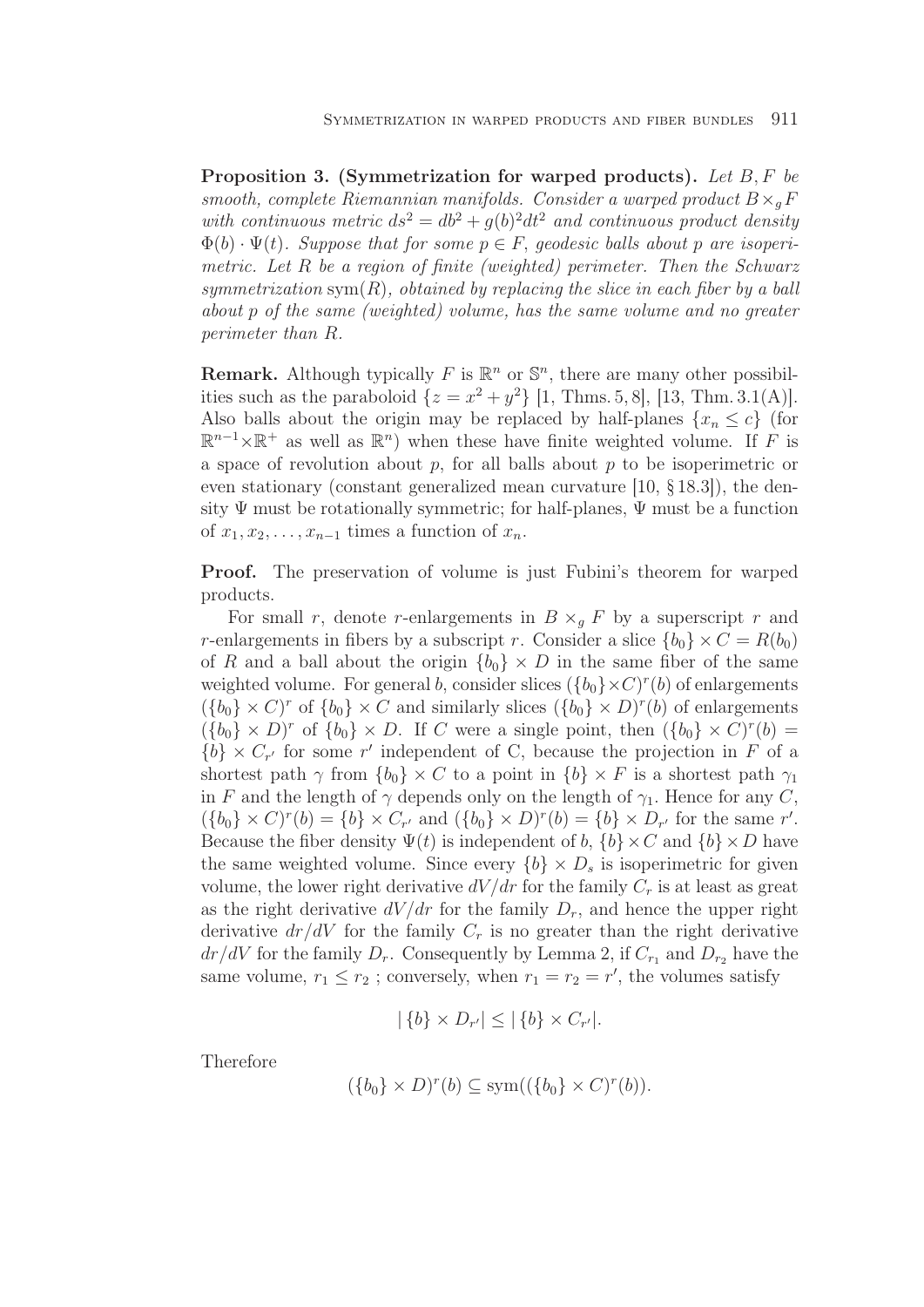#### 912 F. Morgan, S. Howe and N. Harman

Since this holds for all b,

$$
(\{b_0\} \times D)^r \subseteq \text{sym}((\{b_0\} \times C)^r).
$$

Since this holds for all  $b_0$ ,

$$
(\operatorname{sym}(R))^r = \bigcup_{b_0} (\{b_0\} \times D)^r \subseteq \bigcup_{b_0} \operatorname{sym}((\{b_0\} \times C)^r) \subseteq \operatorname{sym}(R^r).
$$

Consequently,

$$
|(\operatorname{sym}(R))^r| \le |R^r|
$$

and sym $(R)$  has no more perimeter than R, as desired.

Remark 4. (Spherical symmetrization). In Proposition 3, at least for regions of finite volume, one may allow singular fibers as long as the union S of such fibers has codimension 1 measure 0. An important example is viewing  $\mathbb{R}^{n+1}$  as the warped product  $\{b > 0\} \times_{b^n} \mathbb{S}^n$  with singular fiber  $\{b = 0\}$ , yielding so-called *spherical symmetrization,* using spherical caps to replace slices by spheres about the origin. To prove this generalization of Proposition 3, suppose that there were a counterexample. Then its restriction to the complement of an appropriate small r-neighborhood of the singular set S would be a counterexample to the proof of Proposition 6. Note that the symmetrization of the restriction is just the restriction of the symmetrization. Additional perimeter introduced by truncation is negligible for most small r by the finite volume hypothesis  $[10, §4.11]$ .

Proposition 5 provides more general symmetrization with uniqueness for regions (typically isoperimetric regions) which satisfy certain smoothness hypotheses, as in the proof by Rosales *et al.* [17, Thm. 5.2] that in  $\mathbb{R}^n$  with density  $e^{r^2}$ , balls about the origin uniquely minimize perimeter for given volume. For a special case, see Ritoré [14, § 1.3.2]; also see Monti [9]. Chlebík *et al.* [4] provide in Euclidean space an analysis of uniqueness without such smoothness hypotheses. Proposition 5 does not depend on Proposition 3.

Proposition 5. (Smooth case with uniqueness). *Let* B,F *be smooth Riemannian manifolds. Consider a smooth warped product*  $B \times_{g} F$  *with metric*  $ds^2 = db^2 + g(b)^2 dt^2$  *and product density*  $\Phi(b) \cdot \Psi(t)$ *. Suppose that for some*  $p \in F$ , *geodesic balls about* p *are isoperimetric. Let* R *be a measurable set in* <sup>B</sup> <sup>×</sup>g <sup>F</sup>*. Suppose that its topological boundary* ∂R *meets almost every fiber smoothly (or not at all). Let* R' *denote its Schwarz symmetrization.* Suppose that  $\partial R'$  also meets almost every fiber smoothly and that its inter*section with other fibers contributes nothing to the area of* ∂R'. Then R' has *the same volume and no greater perimeter than* R*. If they have the same perimeter and balls about the origin are uniquely isoperimetric in* F *(up to measure 0), then*  $R = R'$  *up to a set of measure zero.*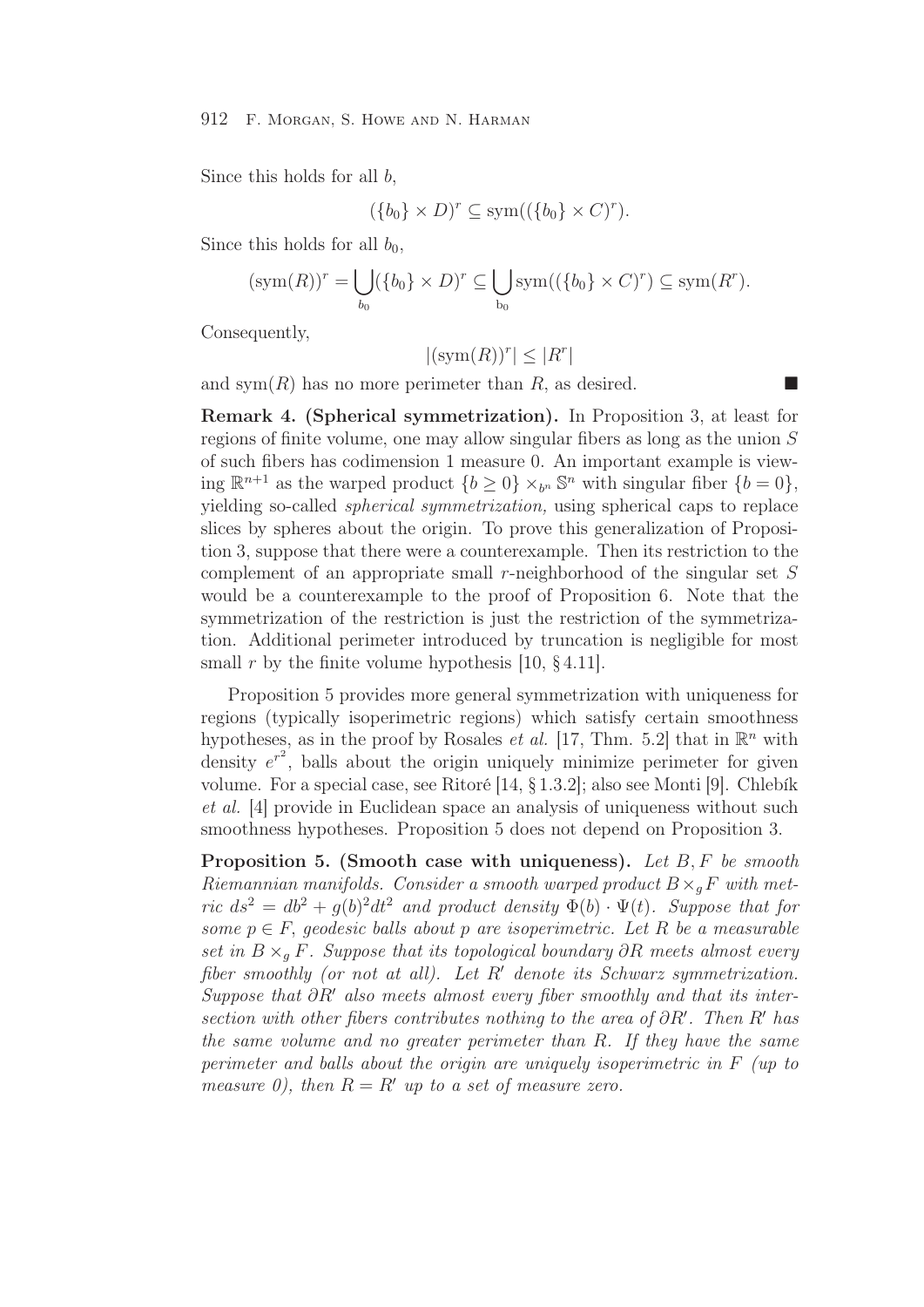**Proof.** The preservation of volume is just Fubini's theorem for warped products.

Let  $B_0$  be the set of points b in B for which ∂R and ∂R' are both smoothly transverse to the fiber over b. By hypothesis, almost every fiber meets  $\partial R$ and  $\partial R'$  smoothly. By Sard's Theorem, almost every fiber meets  $\partial R$  and  $\partial R'$ transversely. Hence almost all points of  $B$  lie in  $B_0$ . For now we consider  $b \in B_0$ . Let  $0 \leq \theta < \pi/2$  denote the angle that  $\partial R$  makes with the horizontal; at each point of  $\partial R$  let v be the horizontal vector in that direction with magnitude tan  $\theta$ . (If  $\partial R$  is locally the graph of a function  $f : B \to F$ , then  $v = \nabla f$ , and the component of v in any direction gives the rate of change of f in that direction.) The analogous v' for  $\partial R'$  has constant magnitude in each fiber. Because the metric  $g$  depends only on  $b$  and the density is a product density, horizontal movement just scales volume. If we vary b, any additional change in volume is due to v. Since corresponding slices have the same volumes, these changes must be the same in  $R_b$  and  $R'_b$ :

(2.1) 
$$
\int_{\partial R_b} \pm v = \int_{\partial R'_b} v',
$$

where the  $\pm$  sign depends on the local orientation of  $\partial R_b$ . The element of area dA of ∂R satisfies

(2.2) 
$$
dA = \int_{\partial R_b} \sqrt{1 + v^2} \, db.
$$

By Jensen's Theorem and the convexity of the function  $h(x) = \sqrt{1 + x^2}$ ,

(2.3) 
$$
\hat{\int}_{\partial R_b} \sqrt{1+v^2} \ge \sqrt{1+\left(\hat{\int}_{\partial R_b}|v|\right)^2},
$$

where the caret over the integral sign indicates normalization by the measure of the domain of integration. Let  $\rho$  denote the ratio of the areas of  $\partial R'_{b}$ and  $\partial R_b$ . By hypothesis  $\rho \leq 1$ . By  $(2.1)$ ,

$$
(2.4) \qquad \sqrt{1+\left(\int_{\partial R_b}|v|\right)^2} \ge \sqrt{1+\left(\rho\int_{\partial R'_b}|v'|\right)^2} \ge \rho\sqrt{1+\left(\int_{\partial R'_b}|v'|\right)^2},
$$

because  $h(x) = \sqrt{1 + x^2}$  satisfies  $h(\rho x) \geq \rho h(x)$  for any  $0 \leq \rho \leq 1$ , with equality only if  $\rho = 1$ . Since  $|v'|$  is constant on  $\partial R'_b$ ,

(2.5) 
$$
\sqrt{1 + \left(\int_{\partial R'_b} |v'|\right)^2} = \int_{\partial R'_b} \sqrt{1 + v'^2}.
$$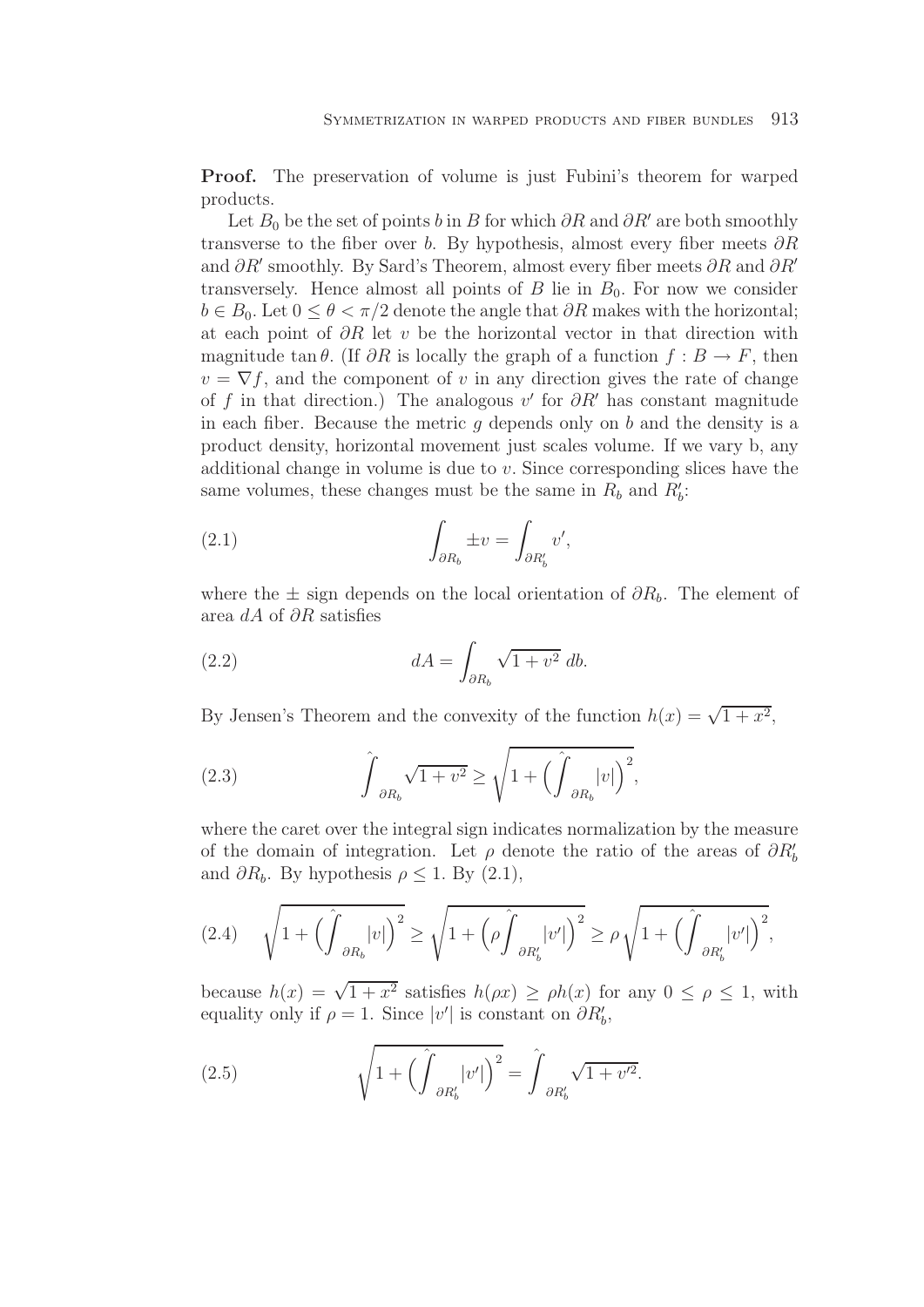Finally,

(2.6) 
$$
\int_{\partial R'_b} \sqrt{1 + v'^2} \, db = dA'.
$$

Assembling inequalities  $(2.2)$ – $(2.6)$  yields

$$
dA \ge dA',
$$

with equality only if  $\rho = 1$ . Integration yields

$$
|\partial R| \ge \int_{B_0} dA \ge \int_{B_0} dA' = |\partial R'|
$$

because by hypothesis the slices over  $B_0$  include almost all of the area of  $\partial R'$ . If equality holds, then for almost all slices,  $dA = dA'$ ,  $\rho = 1$ , and by the uniqueness hypothesis,  $R_b = R'_b$  (up to measure 0). Almost all other slices are empty. Consequently  $B = R'$  up to a set of measure zero are empty. Consequently  $R = R'$  up to a set of measure zero.

**Remark.** If we assume for example that  $\partial R$  and  $\partial R'$  are smooth, then it follows that  $R = R'$ .

The following proposition provides for certain fiber bundles associated to Riemannian submersions a similar symmetrization in a related warped product. A *Riemannian submersion*  $\pi : M \to B$  has the property that  $d\pi$ , restricted to the orthogonal complement of its kernel, is an isometry. It follows that fibers are equidistant and that locally parallel transport normal to one fiber yields a diffeomorphism with any nearby fiber, which we assume preserves or scales volume.

Proposition 6. (Symmetrization for fiber bundles) *Consider a smooth Riemannian submersion*  $M \to B$  *with density*  $\Phi$  *and a smooth warped product*  $B \times_{g} F$  *with product density*  $\Phi'$ . Assume that geodesic balls about a fixed noint n in F cm isomerimetric in every fiber of  $B \times F$ , with no many environment *point* p in F are isoperimetric in every fiber of  $B \times_{a} F$ , with no more perime*ter than any competitor in the corresponding fiber of* M*. Further assume that parallel transport normal to the fibers from*  $M_{b_1}$  *to*  $M_{b_2}$  *scales volume on the* fibers by  $(g(b_2)/g(b_1))^n$ . Suppose that M is compact or more generally that:

- (1) B *is compact or more generally has positive injectivity radius and*
- (2) *for some*  $r_0 > 0$ *, for*  $r < r_0$  *the r*-tube about a fiber  $M_b$  *under parallel translation from that fiber has metric*

$$
ds^2 = (1 + o(1))(db^2 + dt^2)
$$

*Here db is in the direction of parallel translation; dt, which depends on* b*, is the metric along fibers; and* o(1) *approaches 0 as r approaches 0, uniformly in b.*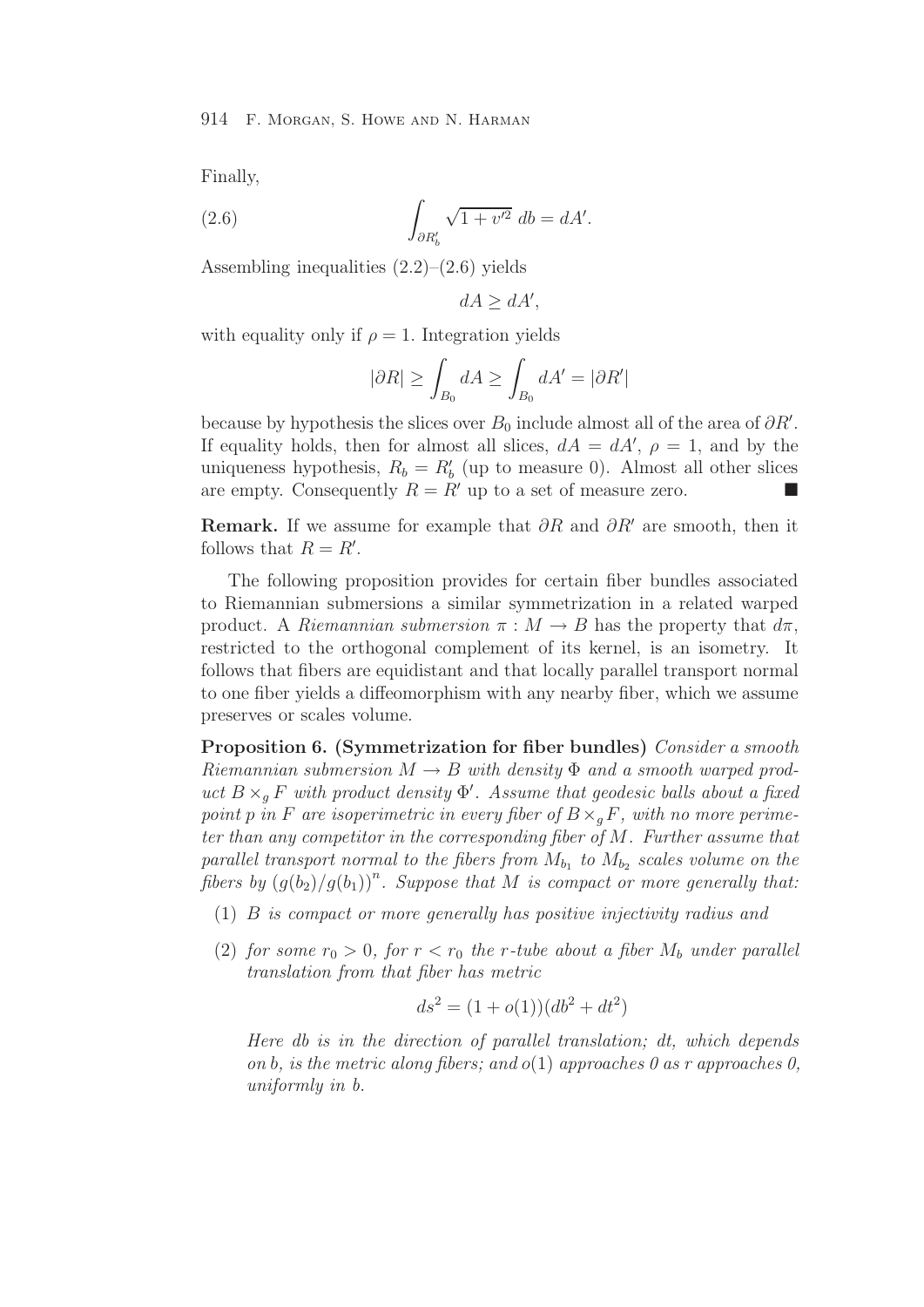*Let* R *be a region of finite perimeter. Consider the Schwarz symmetrization* sym $(R)$  *in the warped product*  $B \times_q F$ *, which replaces the slice of* R *in each fiber with a ball about* p *of the same volume in the corresponding fiber of*  $B\times_q F$ . Then sym $(R)$  has the same volume and no greater perimeter than R.

**Remark.** For the simplest lens spaces (see Rmk. 7),  $M = \mathbb{S}^3$  and  $M_b =$  $F = \mathbb{S}^1$ . In general, Gromov [7, Sect. 9.4] suggests taking F to be R or  $\mathbb{R}^+$ with an appropriate density for which balls about  $p = 0$  are isoperimetric to reduce a product of well-understood factors to two dimensions.

**Proof.** The preservation of volume is just Fubini's theorem for Riemannian submersions.

As in the proof of Proposition 3 denote r-enlargements in  $M$  by a superscript r and r-enlargements in fibers by a subscript r. Let r be a small positive number less than both  $r_0$  and the injectivity radius of B. Consider a slice  $C = R(b_0)$  of R and a ball D of the same volume about the origin in the corresponding fiber of  $B \times_q F$ . For general b, let C' denote the image of C in  $M_b$  under normal parallel transport and let  $D'$  denote the copy of D in  $\{b\} \times_{g} R^{n}$ . Such horizontal movement just scales volume, in M by hypothesis and in  $B \times_q F$  because the density is by hypothesis a product density. Therefore  $|C'| = |D'|$ . As in the proof of Proposition 3,  $|D^r(b)| = |D'_{r'}|$ , but due to the twisting in fiber bundles, it is not necessarily  $|D'(0)| = |D'_{r'}|$ , but due to the twisting in noet bundles, it is not necessarily true that  $|C^{r}(b)| = |C'_{r'}|$ . By the uniformity hypothesis (2), the map by parallel transport based at  $M_{b_0}$  from  $B \times_g F$  to M distorts the metric by  $1 + o(1)$ , uniform over M. Therefore

$$
C'_{r'} \subseteq C^{r+o(r)}(b).
$$

Since by hypothesis each  $D'_{r'}$  has no more perimeter than any competitor in the corresponding fiber of  $M$ , the lower right derivative  $dV/dr$  for the family  $C'_{r'}$  is at least as great as the right derivative  $dV/dr$  for the family  $D'_{r'}$ , and hence the upper right derivative  $dr/dV$  for the family  $C'_{r'}$  is no  $r_r$ , and hence the appel right derivative  $d\tau/dV$  for the family  $D'_{r'}$ . Consequently by Lemma 2, if  $C_{r_1}$  and  $D_{r_2}$  have the same volume,  $r_1 \leq r_2$ ; conversely, when  $r_1 = r_2 = r'$ , the volumes satisfy

$$
|D'_{r'}| \leq |C'_{r'}|.
$$

Hence

$$
D^r(b) \subseteq \text{sym}(C^{r+o(r)}(b)).
$$

Since this holds for all b,

$$
D^r \subseteq \text{sym}(C^{r+o(r)})
$$
.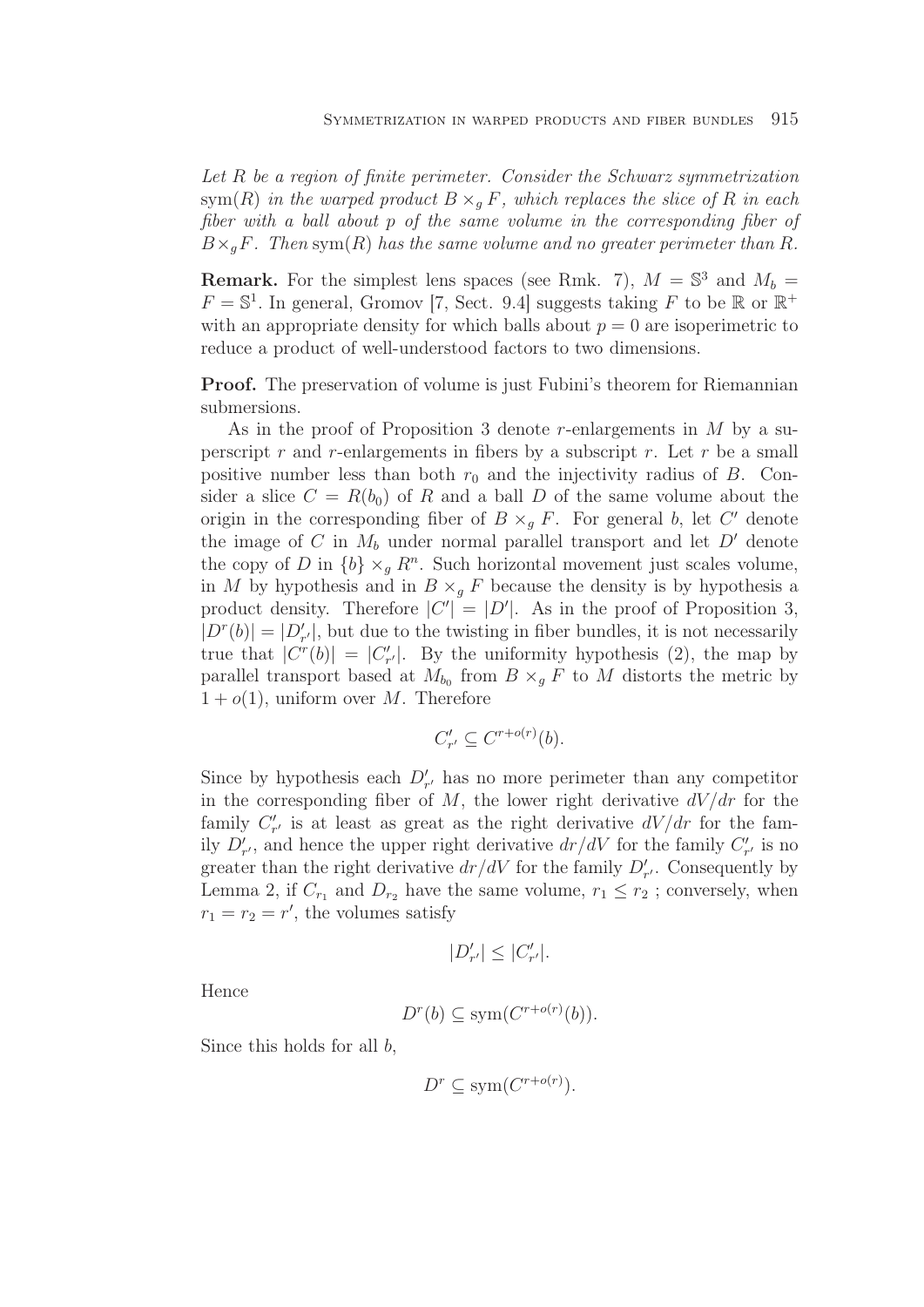#### 916 F. Morgan, S. Howe and N. Harman

Since this holds for all  $b_0$ ,

$$
(\operatorname{sym}(R))^r = \bigcup_{b_0 \in R} D^r \subseteq \bigcup_{b_0 \in R} \operatorname{sym}(C^{r+o(r)}) \subseteq \operatorname{sym}(R^{r+o(r)}).
$$

Consequently,  $|(\text{sym}(R))^{r}| \leq |R^{r+o(r)}|$ , and sym $(R)$  has no more perimeter than  $R$ , as desired.

Remark 7. As in Remark 4, at least for regions of finite volume, one may allow singular fibers where the projection fails to be a submersion, as long as the union  $S$  of such fibers has codimension 1 measure 0. An example is the fibration of  $\mathbb{S}^3$  in  $\mathbb{C}^2$  by orbits of the action mapping  $(z_1, z_2)$  to  $(e^{ik\theta}z_1, e^{il\theta}z_2)$ . If  $k = l = 1$ , this is just the smooth Hopf fibration, but for general integers k, l the orbits through  $(1, 0)$  or  $(0, 1)$  are singular. These circle fibrations lift to the lens spaces and generalize to all odd dimensions.

Similarly the uniformity hypothesis  $(1)$  on B is not necessary. The second uniformity hypothesis (2) probably is not necessary (see Prop. 8), but our method of proof seems to need it. Of course if  $R$  is compact then hypotheses (1) and (2) are not necessary.

In the unwarped case, including the lens spaces, the  $1 + o(1)$  factor in the proof is unnecessary, because distance from a point in a fixed fiber in the lens space is no greater than its value in the product (see [5, Prop. 8.6]).

Another interesting example is the cone over an  $n$ -dimensional Riemannian manifold  $M_0$ , which can be viewed as a warped product  ${b > 0} \times_b n M_0$ . If regions in  $M_0$  have no less perimeter than balls of the same volume in  $S<sup>n</sup>$ , the cone can be compared to  $\{b \geq 0\} \times_{b^n} \mathbb{R}^n = \mathbb{R}^{n+1}$  [11, §3].

The following proposition relaxes the uniformity hypotheses of Proposition 6 for smooth regions and provides a framework for the analysis of when equality holds.

Proposition 8. (Smooth case for fiber bundles). *Consider a smooth Riemannian submersion*  $M \rightarrow B$  *with density and a smooth warped product*  $B\times_q F$  *with product density. Assume that geodesic balls about a fixed point p in* F are isoperimetric in every fiber of  $B \times_q F$ , with no more perimeter than *any competitor in the corresponding fiber of* M*. Further assume that parallel transport normal to the fibers from*  $M_{b_1}$  *to*  $M_{b_2}$  *scales volume on the fibers by*  $(g(b_2)/g(b_1))^n$ . Let R be a measurable set in M. Suppose that its topological *boundary* ∂R meets almost every fiber smoothly (or not at all). Let R' denote *its Schwarz symmetrization in the warped product*  $B \times_q F$ , *which replaces the slice of* R *in each fiber with a ball about* p *of the same volume. Suppose that* ∂R *also meets almost every fiber smoothly and that its intersection with other fibers contributes nothing to the area of*  $\partial R'$ *. Then* R' has the same *volume and no greater perimeter than* R*.*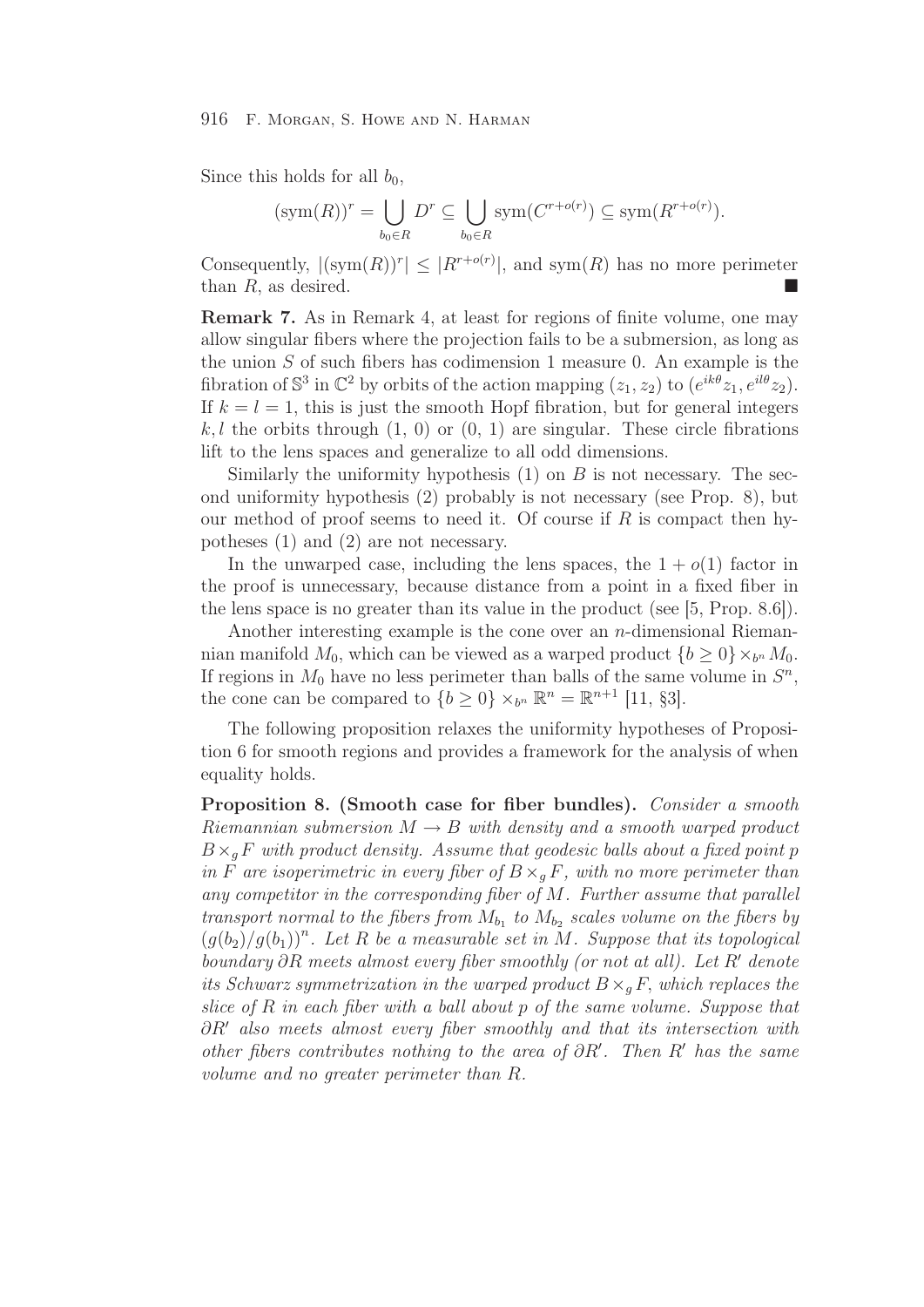Remark. One may allow singular fibers, as long as the union of such fibers has codimension 1 measure 0. In cases where there is always twisting, as in the lens space examples of Remark 7, if  $R'$  has the same perimeter as  $R$ , then R must be a union of fibers.

Proof. The proof is almost identical to the proof of Proposition 5. We cannot hypothesize that M has a *product* density, so we have added the hypothesis that parallel transport scales volume. Equation (2.2) becomes a (favorable) inequality due to the twisting in the fiber bundle. Everything else remains the same.

Note added in proof. More generally isoperimetric uniqueness follows from uniqueness in slices as shown by a Betta-Brock-Mercaldo-Posteraro preprint "On isoperimetric inequalities with respect to infinite measures" using piecewise smooth (polyhedral) approximations after De Giorgi and by standard geometric measure theory as in a Chlebik-Cianchi-Fusco paper [4] and with density in a Cianchi-Fusco-Maggi-Pratelli paper "On the isoperimetric deficit in Gauss space". This approach provides the easiest and most natural proof of uniqueness even in Gauss space, where an isoperimetric slice must be one of the two half-lines with the given volume.

## References

- [1] Benjamini, I. and Cao, J.: A new isoperimetric comparison theorem for surfaces of variable curvature. *Duke Math. J.* 85 (1996), 359–396.
- [2] Burago, Yu. D. and Zalgaller, V. A.: *Geometric inequalities*. Die Grundlehren der mathematischen Wissenschaften 285. Springer-Verlag, 1988.
- [3] Chavel, I.: *Riemannian geometry. A modern introduction*. Cambridge Studies in Advanced Mathematics 98. Cambridge University Press, 2006.
- [4] CHLEBÍDK, M., CIANCHI, A. AND FUSCO, N.: The perimeter inequality under Steiner symmetrization: cases of equality. *Ann. of Math. (2)* 162 (2005), 525–555.
- [5] Díaz, A., Harman, N., Howe, S. and Thompson, D.: Isoperimetric problems in sectors with density. To appear in *Adv. Geom*.
- [6] Federer, H.: *Geometric measure theory*. Die Grundlehren der mathematischen Wissenschaften 153. Springer-Verlag, 1969.
- [7] Gromov, M.: Isoperimetry of waists and concentration of maps. *Geom. Funct. Anal.* 13 (2003), 178–215.
- [8] Gromov, M.: Spectral geometry of semi-algebraic sets. *Ann. Inst. Fourier (Grenoble)* 42 (1992), 249–274.
- [9] Monti, R.: Heisenberg isoperimetric problem. The axial case. *Adv. Calc. Var.* 1 (2008), 93–121.